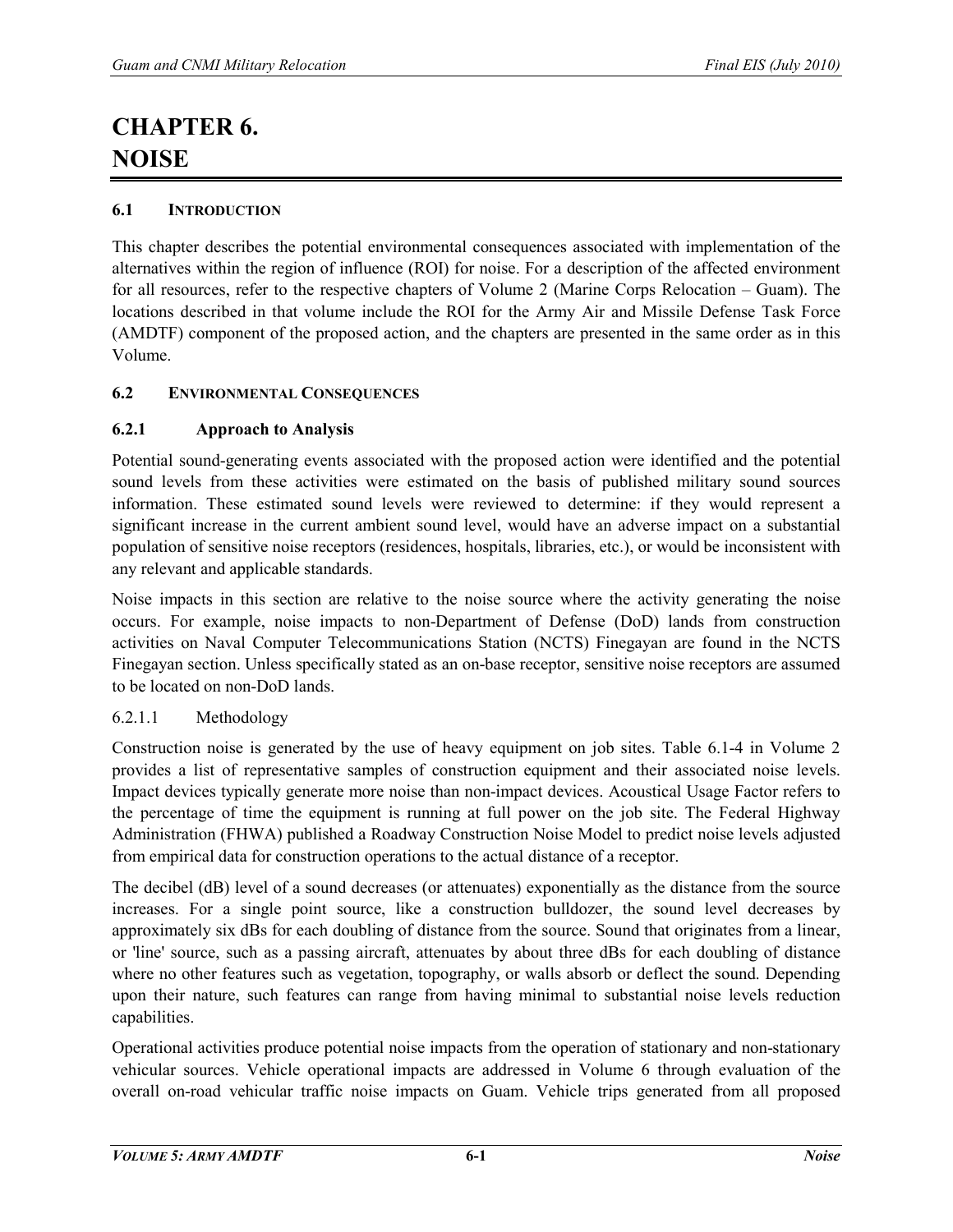activities, including the action described here, are covered in Volume 6. Therefore, only noise from construction activity is analyzed in this chapter.

## 6.2.1.2 Determination of Significance

Noise impacts result from perceptible changes in the overall noise environment that increase annoyance or affect human health. Annoyance is a subjective impression of noise and is subject to various physical and emotional variables. Annoyance levels generally increase as the cumulative noise energy also increases. Human health effects such as hearing loss and noise-related awakenings can result from noise. Figure 6.1-1 shows typical intensity levels for common sounds.



## **Figure 6.1-1 Typical A-Weighted Sound Levels of Common Sounds**

For this Environmental Impact Statement (EIS), noise is evaluated for both construction and operation activities. Maintenance activities would not noticeably contribute to the noise environment due to their intermittent nature and short duration. The threshold level of significant impacts for construction is: noise resulting in an hourly equivalent sound level  $(L_{eq})$  of 75 A-weighted decibels (dBA, a unit of measure used to evaluate noises related to transportation and small-arms fire), based on United States (U.S.)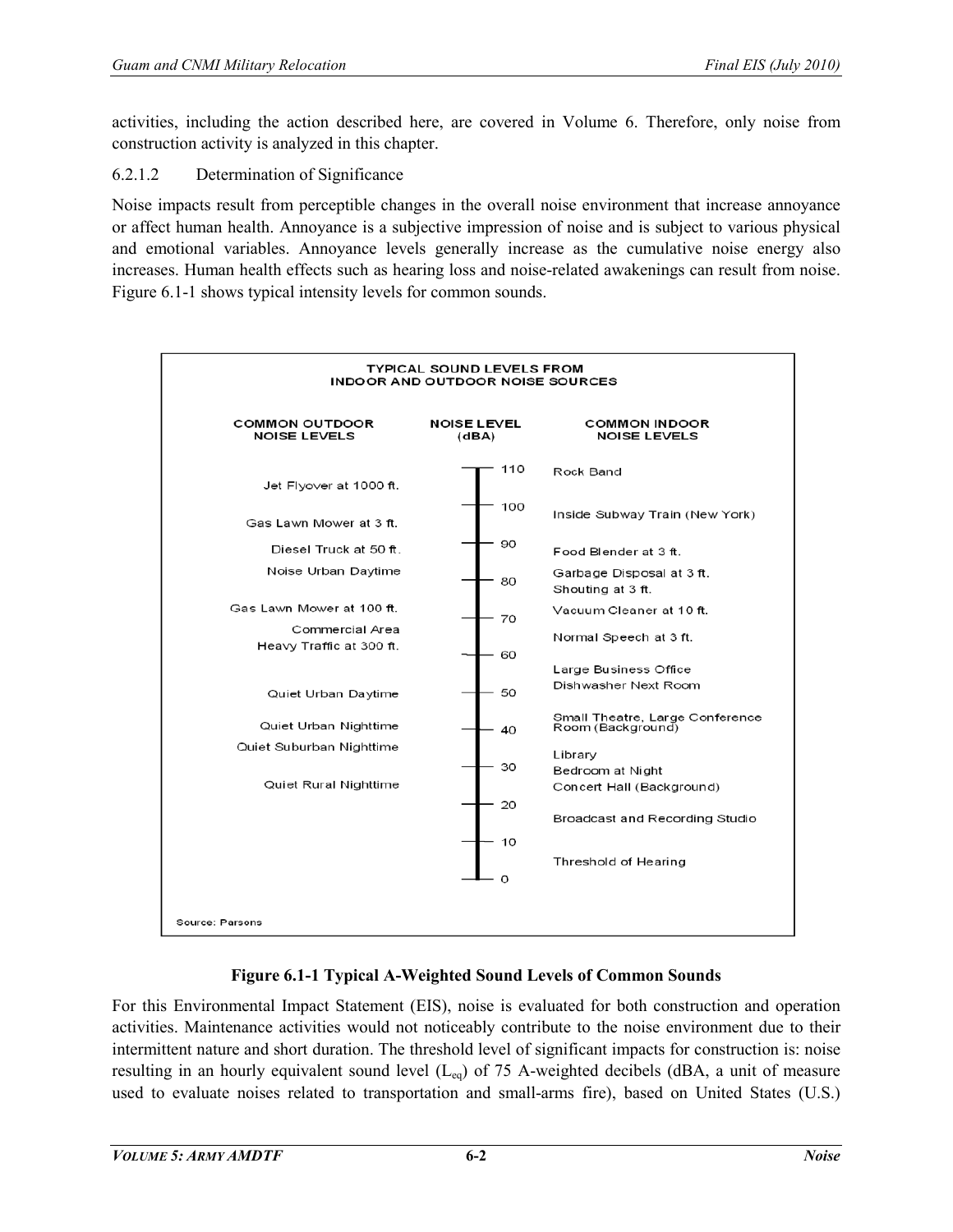Environmental Protection Agency (USEPA) data for construction noise at a sensitive noise receptor. Such noise exposure would be equivalent to noise Zone III or consistent exposure to noise levels at 85 dBA over an 8-hour period under the National Institute for Occupational Safety and Health (NIOSH) recommended exposure limit (NIOSH 1998).

The significance criteria expressed in this section applies to human receptors, but noise could also affect biological resources, land use, and cultural resources. Please refer to the specific resource sections for details about potential noise impacts to biological resources and other resources.

## 6.2.1.3 Issues Identified During Public Scoping Process

As part of the analysis, concerns related to noise pollution that were mentioned by the public, including regulatory stakeholders, during the public scoping meetings were addressed. These include: AMDTF associated activities.

## **6.2.2 Headquarters/Housing Alternatives**

This description of environmental consequences addresses all components of the proposed actions for the Army AMDTF. This includes the headquarters/housing component and the munitions storage component, each of which has three alternatives. A full analysis of each alternative is presented beneath the individual headings of this chapter. The weapons emplacement component has four alternatives. Detailed information on the weapons emplacements is contained in a Classified Appendix (Appendix L). A summary of impacts specific to each set of alternatives (including an unclassified summary of weapons emplacement impacts) is presented at the end of this chapter.

## 6.2.2.1 Headquarters/Housing Alternative 1 (Preferred Alternative)

Under Alternative 1, the Army administration/headquarters (HQ) and maintenance facility would be colocated with the Marine Corps in the northern portion of NCTS Finegayan. Unaccompanied personnel housing facilities would also be located within NCTS Finegayan. Accompanied personnel housing facilities would be co-located with the Main Cantonment housing areas in South Finegayan. Recreational and quality of life (QOL) facilities would be co-located within and adjacent to the housing areas.

#### North

## *NCTS Finegayan*

*Construction.* To characterize construction activity noise levels, the FHWA Handbook (U.S. Department of Transportation [USDOT] 2006) was used. Noise from construction activity varies with the types of equipment used and the duration of use. Noise impacts are reduced by 6 dBA as distance from the noise producing activity is doubled. During operation, heavy equipment and other construction activities generate noise levels ranging typically from 70 to 90 dBA at a distance of 50 feet (ft) (15 meters [m]).

AMDTF facilities proposed in NCTS Finegayan include the administration/HQ and maintenance facilities. These facilities would be sited in the north-central part of NCTS Finegayan approximately 200 ft (61 m) to the west of Route 3. During construction of facilities, heavy equipment would be used sporadically throughout the daytime hours. Generally, heavy equipment would generate the highest noise levels during the construction phase. This noise would be temporary would diminish with distance from the construction site. Although some heavy equipment would be used for the entire construction period, the noisiest heavy equipment is associated with site preparation and their use would lessen as construction of the structures begins. The type of equipment necessary for site preparation would be graders, pavers, dump trucks, and concrete mixers. Use of heavy equipment also depends on the construction schedule,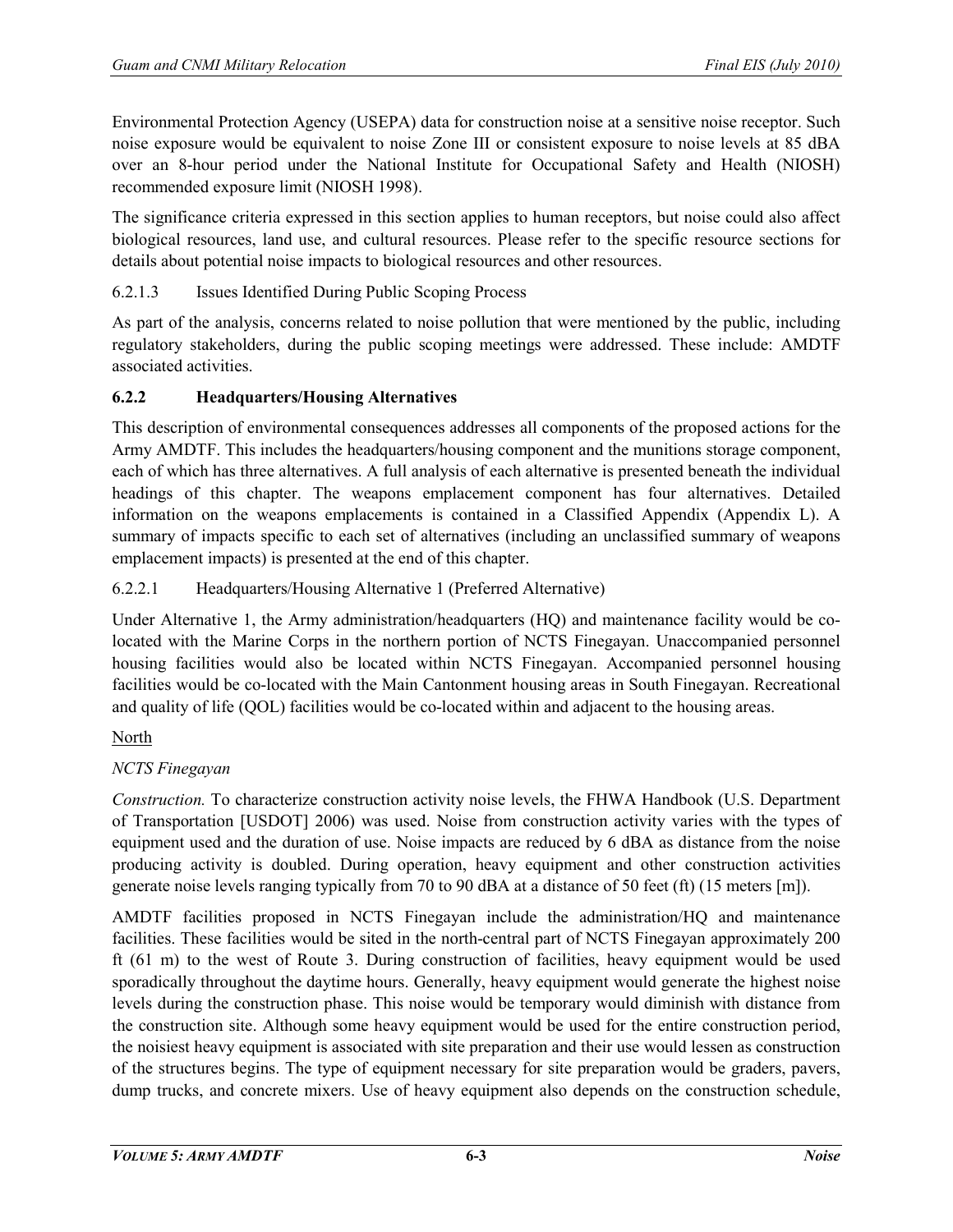and would not be permanent. A compressed schedule versus a long-term schedule would likely use more pieces of heavy equipment for longer daily periods raising noise levels; however, the overall duration would be shorter.

This analysis assumes the use of 20 pieces of heavy equipment, including multiple graders, excavators, dump trucks, and pavers. Under this assumption, the noise level would be approximately 91 dBA at 50 feet (ft) (15 meters [m]) from the source. The proposed construction site would be approximately 200 ft (610 m) from Route 3. Off-base sensitive noise receptors would be located approximately 800 ft (244 m) from the proposed construction area. Construction activities would generate noise levels of approximately 72 dBA Leq for off-base sensitive noise receptors and approximately 76 dBA for on-base receptors. These levels are considered significant; however, proposed mitigation measures including adaptive program management of construction, (project sequencing) and/or use of sound barriers, would reduce noise impacts to a less than significant level. Outdoor noise levels would be further reduced due to the effects of terrain and distance from the construction site.

Temporary increases in truck traffic used to transport materials on- and off-site would result in a temporary increase in localized noise. Greater noise disturbance would occur within and near the construction corridors. Construction traffic would not create any permanent, adverse noise impacts to human health or the local environment. Therefore, noise impacts would be less than significant.

*Operation.* As described in the methodology (Section 6.2.1.1), only noise from construction activity is analyzed here. Information on operation noise is presented in Volume 6.

## *South Finegayan*

*Construction.* Construction in South Finegayan would include housing projects co-located with the Marine Corps housing. Noise impacts would be the same as those described above for NCTS Finegayan; however, sensitive noise receptors would be much closer to the construction activities. Although the area across Route 3 is low density residential, sensitive noise receptors on non-DoD lands could receive higher than the 75 dBA Leq USEPA acceptable level for residential areas during construction in the areas closest to Route 3. These noise levels would be considered significant, but can be reduced by implementing proposed mitigation measures that include adaptive program management of construction, (project sequencing) and/or use of sound barriers. Through implementation of these proposed mitigation measures, the impacts from noise would be less than significant.

*Operation.* As described in the methodology (Section 6.2.1.1), only noise from construction activity is analyzed here. Information on operation noise is presented in Volume 6.

#### Central

## *Navy Barrigada*

*Construction.* Under Alternative 1, no construction activities for the AMDTF would occur at Navy Barrigada; therefore, there would be no noise impacts from construction.

*Operation.* As described in the methodology (Section 6.2.1.1), only noise from construction activity is analyzed here. Information on operation noise is presented in Volume 6.

#### *Air Force Barrigada*

*Construction.* Under Alternative 1, no construction activities for the AMDTF would occur at Air Force Barrigada; therefore, there would be no noise impacts from construction.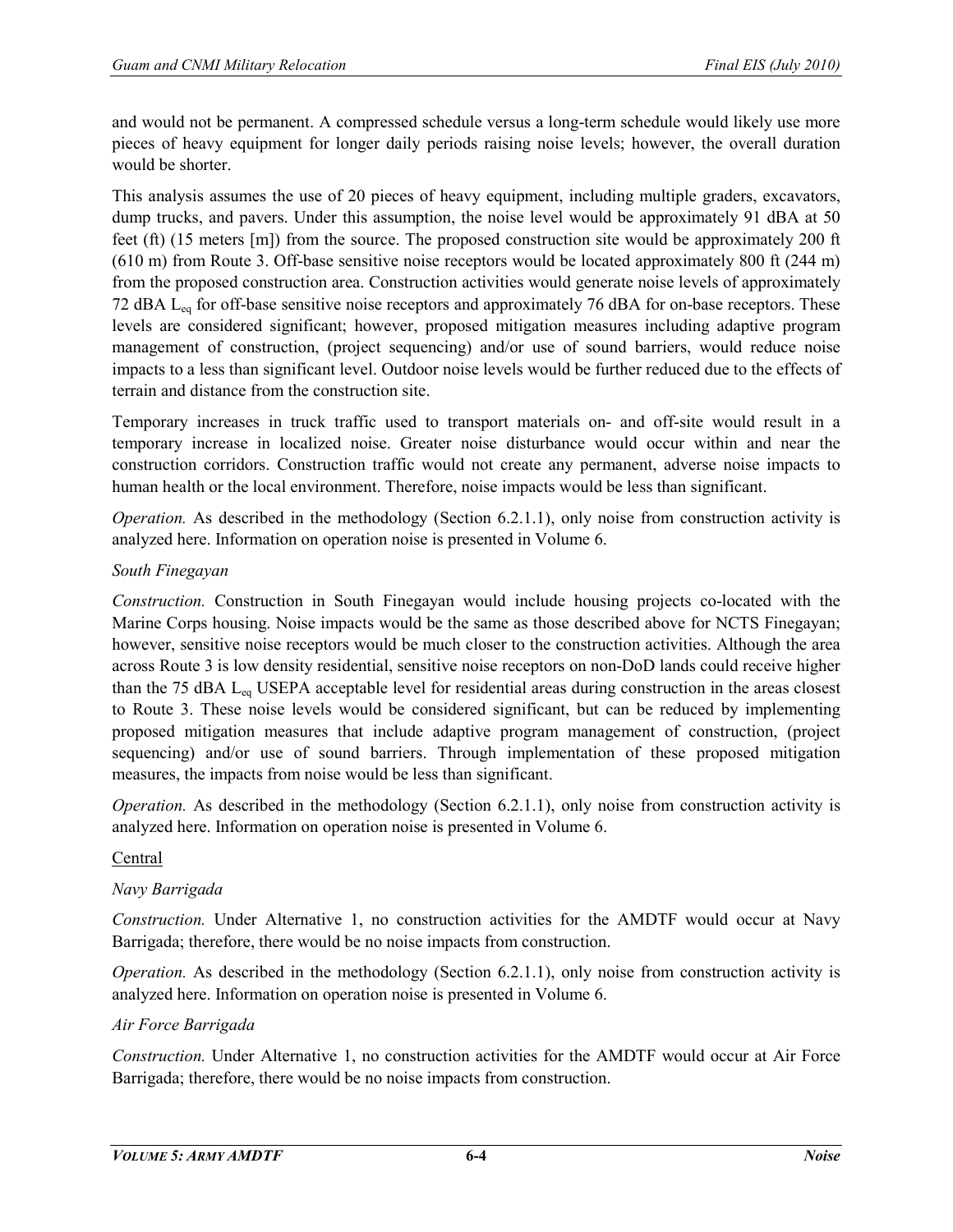*Operation.* As described in the methodology (Section 6.2.1.1), only construction noise is analyzed here. Information on operational noise is presented in Volume 6.

## Alternative 1 Proposed Mitigation Measures

Mitigation measures proposed for the housing construction portion of the AMDTF facilities for this alternative include adaptive program management of construction, (project sequencing) and/or use of sound barriers.

The proposed mitigation measures would be implemented to reduce noise to a less than significant impact. As an adaptive program construction practice, sequencing the project work such that fewer pieces of heavy equipment are working adjacent to sensitive on-base and off-base noise receptors at the same time would reduce the noise levels to below the USEPA standard. However, this proposed mitigation measure would extend the length of the construction period overall. The perimeter fence design has not been completed; however, construction of a concrete block wall as a sound barrier would reduce noise levels by 5 to 10 dBA (USDOT 2006). Other minor practices would be to place stationary equipment, such as generators, as far in from the fence line as practicable.

During operations, noise impacts due to roadway traffic noise could be abated through sound barriers where determined to be feasible (based on engineering considerations) and reasonable in accordance with Guam's Traffic Noise Abatement Policy following identification of noise receptors within project corridors and preparation of noise studies. This measure would fall within DoD, FHWA, and GovGuam authority to implement.

## 6.2.2.2 Headquarters/Housing Alternative 2

Under Alternative 2, all AMDTF projects would occur on Navy Barrigada. Proposed construction would include administrative/HQ and maintenance facility, accompanied and unaccompanied personnel housing, and recreational and QOL facilities.

North

## *NCTS Finegayan*

*Construction.* Under Alternative 2, no construction activities for the AMDTF would occur at NCTS Finegayan. Noise generated by construction activities on Navy Barrigada would not reach NCTS Finegayan. Therefore, there would be no noise impacts from construction.

*Operation.* As described in the methodology (Section 6.2.1.1), only construction noise is analyzed here. Information on operational noise is presented in Volume 6.

#### *South Finegayan*

*Construction.* Under Alternative 2, no construction activities for the AMDTF would occur at South Finegayan. Noise generated by construction activities on Navy Barrigada would not reach South Finegayan; therefore, there would be no noise impacts from construction.

*Operation.* As described in the methodology (Section 6.2.1.1), only construction noise is analyzed here. Information on operational noise is presented in Volume 6.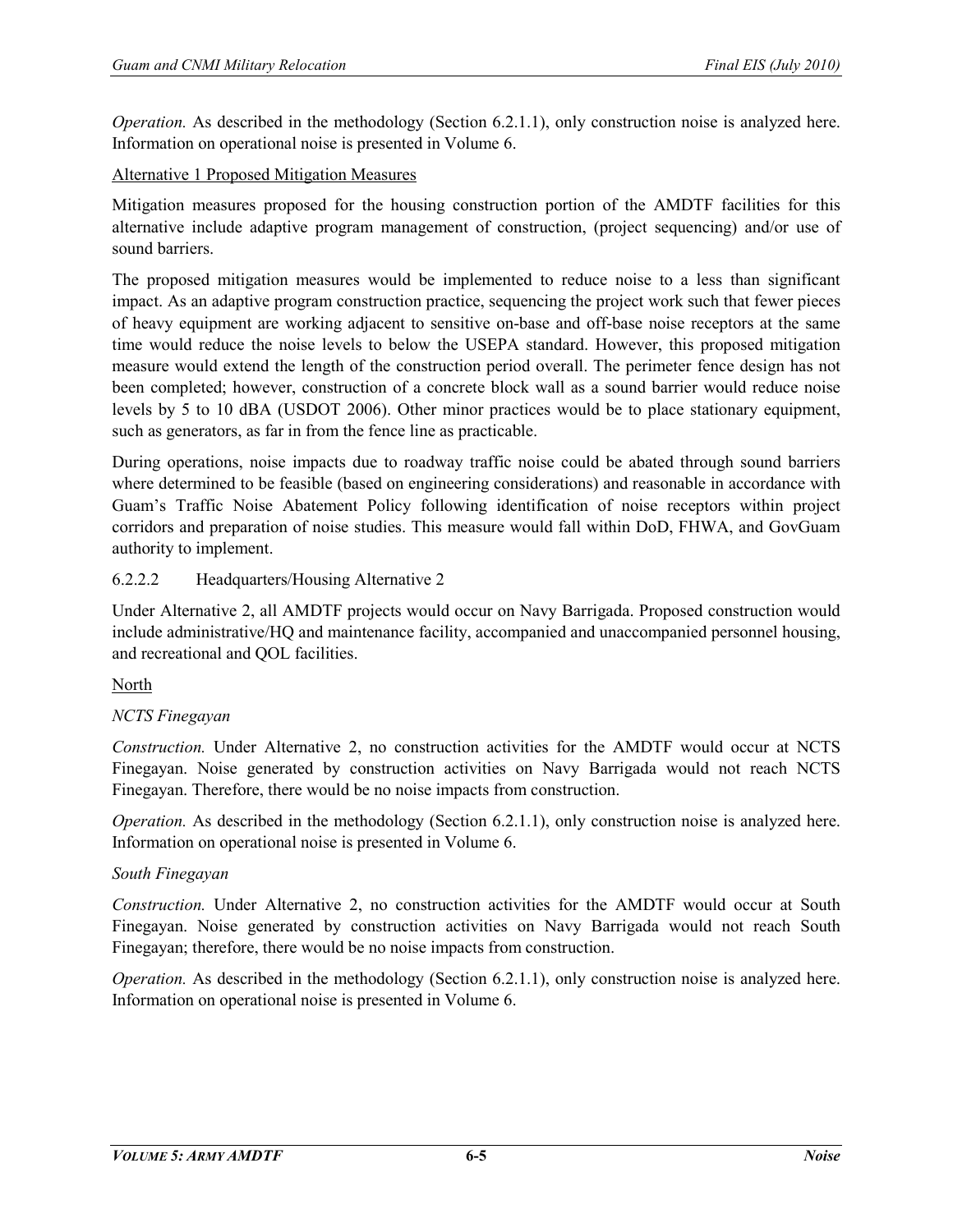## **Central**

## *Navy Barrigada*

*Construction.* Under Alternative 2, construction-related noise levels at Navy Barrigada would be the same as those described for Alternative 1 at NCTS Finegayan in Section 6.2.2.1. However, the nearest sensitive noise receptors would be located in residential areas located adjacent to the property line along the northern boundary of Navy Barrigada. This analysis assumes there would be at least a 150 ft (46 m) distance to the nearest off-base receptor and a limited number of heavy equipment (i.e., one grader, backhoe, paver, dump truck, and concrete mixer) would be used in the areas adjacent to the residences. Under these assumptions, noise levels would be approximately  $74$  dBA  $L_{eq}$ , which is just under the USEPA limit for residences. Proposed mitigation measures, including adaptive program management of construction, (project sequencing) and/or use of sound barriers, would further reduce the noise levels to acceptable levels. There are no on-base receptors at Navy Barrigada. Therefore, noise impacts would be considered less than significant.

*Operation.* As described in the methodology (Section 6.2.1.1), only construction noise is analyzed here. Information on operational noise is presented in Volume 6.

## *Air Force Barrigada*

*Construction.* Under Alternative 2, no construction projects would occur at Air Force Barrigada. Noise generated by construction activities on Navy Barrigada would not reach Air Force Barrigada. Therefore, there would be no noise impacts from construction.

*Operation.* As described in the methodology (Section 6.2.1.1), only construction noise is analyzed here. Information on operational noise is presented in Volume 6.

#### Alternative 2 Proposed Mitigation Measures

The proposed mitigation measures for Alternative 2 would be the same as those for Alternative 1.

#### 6.2.2.3 Headquarters/Housing Alternative 3

Under Alternative 3, the administration/HQ, maintenance facility, and unaccompanied housing would be co-located with the Marine Corps facilities in the northern portion of NCTS Finegayan. Accompanied housing, recreational, and QOL facilities would be co-located with Marine Corps housing within Navy Barrigada and Air Force Barrigada.

#### North

#### *NCTS Finegayan*

*Construction.* Under Alternative 3, construction related noise impacts at NCTS Finegayan would be the same as those described for Alternative 1 in Section 6.2.2.1. Implementation of proposed mitigation measures would reduce noise impacts to a less than significant level.

*Operation.* As described in the methodology (Section 6.2.1.1), only construction noise is analyzed here. Information on operational noise is presented in Volume 6.

#### *South Finegayan*

*Construction.* Under Alternative 3, no construction activities would occur at South Finegayan. Due to the distance between sensitive noise receptors and the proposed project area, noise generated by construction activities on NCTS Finegayan would result in less than significant impacts.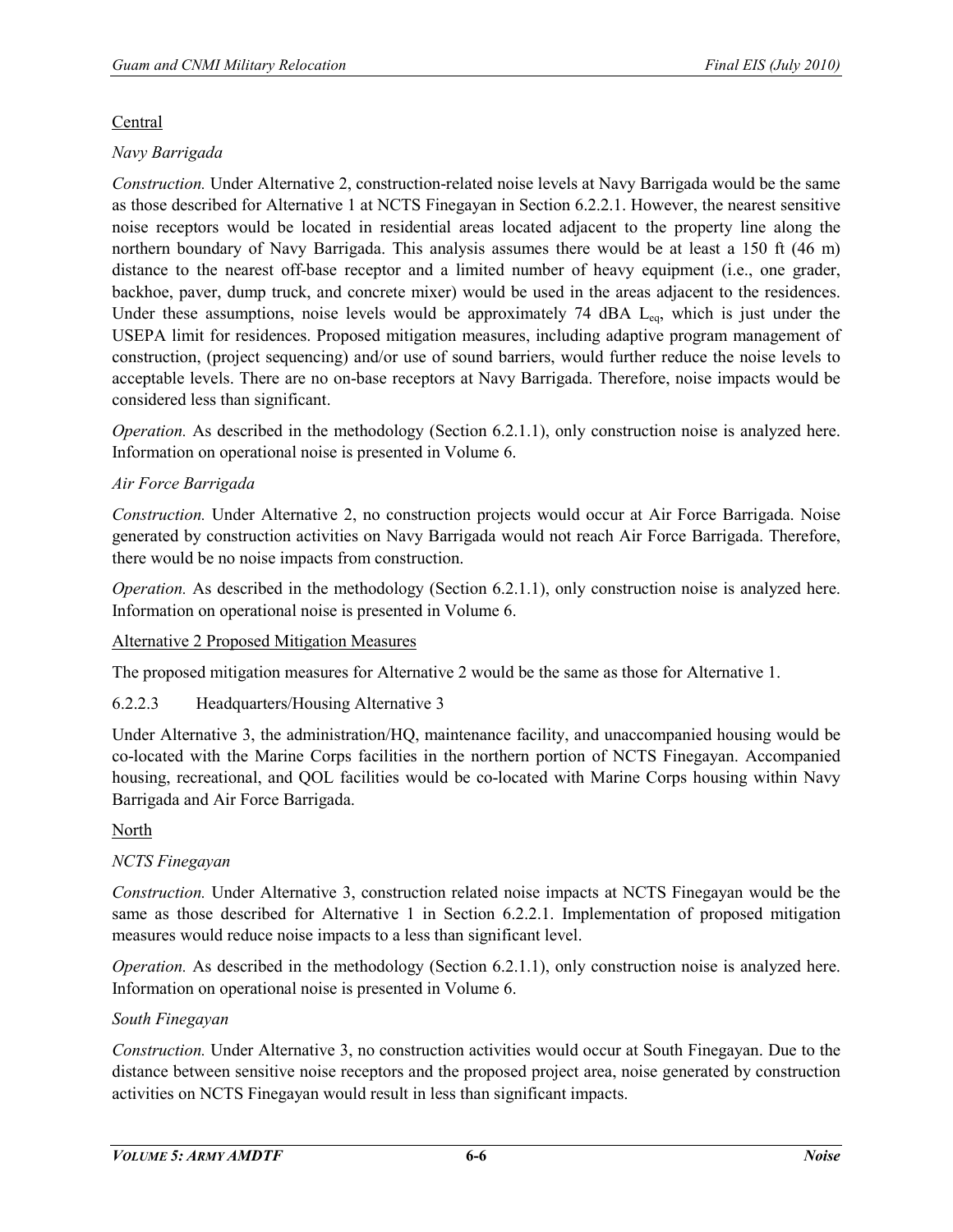*Operation.* As described in the methodology (Section 6.2.1.1), only construction noise is analyzed here. Information on operational noise is presented in Volume 6.

## Central

## *Navy Barrigada*

*Construction.* Construction related noise impacts would be the same as those described for Navy Barrigada (refer to Section 6.2.2.1). Implementation of proposed mitigation measures would reduce noise impacts to a less than significant level.

*Operation.* As described in the methodology (Section 6.2.1.1), only construction noise is analyzed here. Information on operational noise is presented in Volume 6.

## *Air Force Barrigada*

*Construction.* Residential areas line the west edge of Air Force Barrigada; therefore, construction related noise impacts would be the same as those described above for Navy Barrigada, in Section 6.2.2.2. The proposed mitigation measures, which include adaptive program management of construction, (project sequencing) and/or use of sound barriers, would reduce noise impacts to a less than significant level.

*Operation.* As described in the methodology (Section 6.2.1.1), only construction noise is analyzed here. Information on operational noise is presented in Volume 6.

## Alternative 3 Proposed Mitigation Measures

The proposed mitigation measures for Alternative 3 would be the same as those for Alternative 1.

Munitions Storage Alternatives

#### 6.2.2.4 Munitions Storage Alternative 1 (Preferred Alternative)

#### Construction

Proposed construction for munitions storage in earth-covered magazines (ECMs) and/or modular storage magazines (MSMs) would be at the Andersen Air Force Base (AFB) Munitions Storage Area (MSA) 1. The proposed ECMs and/or MSMs would be located away from any inhabited facility in accordance with required explosive safety distances. Noise generated by construction of the ECMs and/or MSMs would be barely audible to any off-base noise receptor and would be considered less than significant.

#### Operation

Noise impacts associated with the operation of munitions storage in the ECMs and/or MSMs would be limited to occasional vehicular noise when loading and unloading the magazines. Noise generated by operation of the ECMs and/or MSMs would be barely audible to any off-base receptor and would be considered less than significant.

#### 6.2.2.5 Munitions Storage Alternative 2

Existing conditions do not vary between the three munitions storage alternatives at MSA 1. Nnoise generated by munitions storage construction and operation on Andersen AFB would be the same as described in Alternative 1. Therefore, impacts for Munitions Storage Alternative 2 are identical those described for Munitions Storage Alternative 1.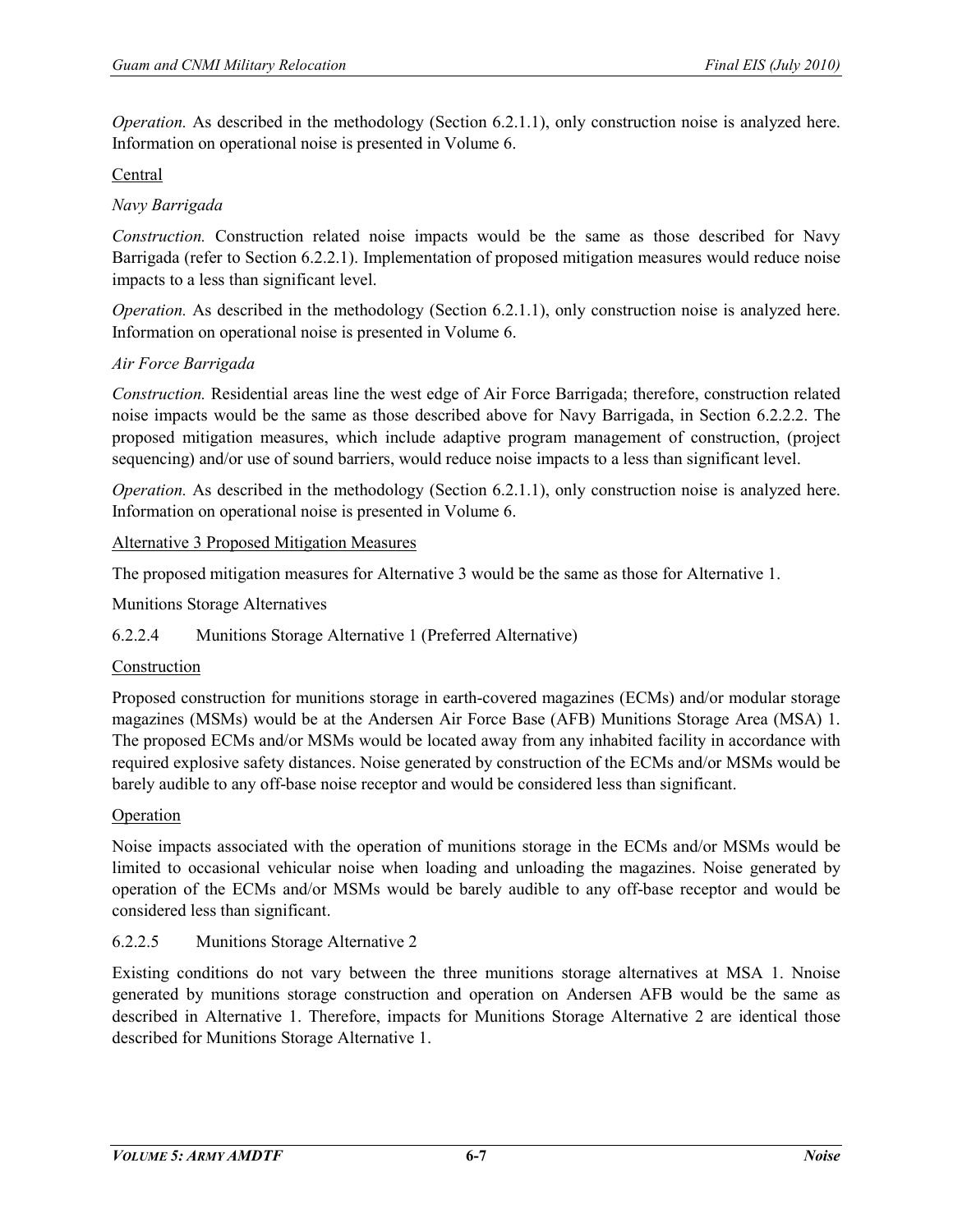#### 6.2.2.6 Munitions Storage Alternative 3

Existing conditions do not vary between the three munitions storage alternatives at MSA 1. Noise generated by munitions storage construction and operation on Andersen AFB would be the same as described in Alternative 1. Therefore, impacts for Munitions Storage Alternative 3 are identical those described for Munitions Storage Alternative 1.

#### **6.2.3 Weapons Emplacement Alternatives**

Detailed information on the weapons emplacements is contained in a Classified Appendix (Appendix L). An unclassified summary of impacts specific to each set of alternatives is presented at the end of this chapter.

#### **6.2.4 No-Action Alternative**

Under the no-action alternative, there would be no construction to support the proposed AMDTF. Under the no-action alternative, areas proposed for AMDTF facilities would continue to be used for existing DoD functions. Therefore, there would be no noise impacts from implementation of the no-action alternative.

#### **6.2.5 Summary of Impacts**

 $\blacksquare$ 

Tables 6.2-1, 6.2-2, and 6.2-3 summarize the impacts of each major component– headquarters/housing, munitions storage, and weapons emplacement, respectively. A text summary is provided below.

| Alternative 1                                                                                                                                                                                                                                                                                                                                                                                                                                 | Alternative 2                                                                                                                                                                                                                   | Alternative 3                                                                                                                                                                                  |  |  |  |
|-----------------------------------------------------------------------------------------------------------------------------------------------------------------------------------------------------------------------------------------------------------------------------------------------------------------------------------------------------------------------------------------------------------------------------------------------|---------------------------------------------------------------------------------------------------------------------------------------------------------------------------------------------------------------------------------|------------------------------------------------------------------------------------------------------------------------------------------------------------------------------------------------|--|--|--|
| Construction                                                                                                                                                                                                                                                                                                                                                                                                                                  |                                                                                                                                                                                                                                 |                                                                                                                                                                                                |  |  |  |
| SI-M<br>• Construction noise levels at<br>NCTS Finegayan would be 72<br>dBA for off-base receptors and as<br>high as 76 dBA for on-base<br>receptors. Proposed mitigation<br>measures would reduce to noise<br>impacts to a less than significant<br>level<br>• At South Finegayan construction<br>noise levels would be just over<br>75 dBA. Proposed mitigation<br>measures would reduce the<br>impacts to a less than significant<br>level | SI-M<br>• Construction noise levels for<br>Navy Barrigada would be<br>approximately 74 dBA; therefore,<br>noise impacts would be less than<br>significant. Proposed mitigation<br>measures would further reduce<br>noise levels | SI-M<br>• The impacts for Navy Barrigada<br>and Air Force Barrigada would<br>be the same as for Alternative 2<br>• The impacts for NCTS Finegayan<br>would be the same as for<br>Alternative 1 |  |  |  |
| NI<br>• There would be no impacts for<br>Navy Barrigada and Air Force<br>Barrigada                                                                                                                                                                                                                                                                                                                                                            | NI<br>• There would be no impacts for<br>NCTS and South Finegayan                                                                                                                                                               | <b>NI</b><br>• There would be no impacts for<br>South Finegayan                                                                                                                                |  |  |  |
| Operation                                                                                                                                                                                                                                                                                                                                                                                                                                     |                                                                                                                                                                                                                                 |                                                                                                                                                                                                |  |  |  |
| $SI-M$                                                                                                                                                                                                                                                                                                                                                                                                                                        | $SI-M$                                                                                                                                                                                                                          | SI-M                                                                                                                                                                                           |  |  |  |
| • Operational noise is discussed in<br>Volume 6<br>$\mathbf{r}$ and $\mathbf{r}$ are $\mathbf{r}$<br>$\cdots$                                                                                                                                                                                                                                                                                                                                 | • The impacts would be the same<br>as Alternative 1<br>$-2$ $-2$<br>$\sim$ $\sim$<br>$\sim$ $\sim$ $\sim$                                                                                                                       | • The impacts would be the same<br>as Alternative 1                                                                                                                                            |  |  |  |

**Table 6.2-1. Summary of Headquarters/Housing Impacts – Alternatives 1, 2, and 3** 

*Legend:*  $SI-M =$  Significant impact mitigable to less than significant;  $NI = No$  impact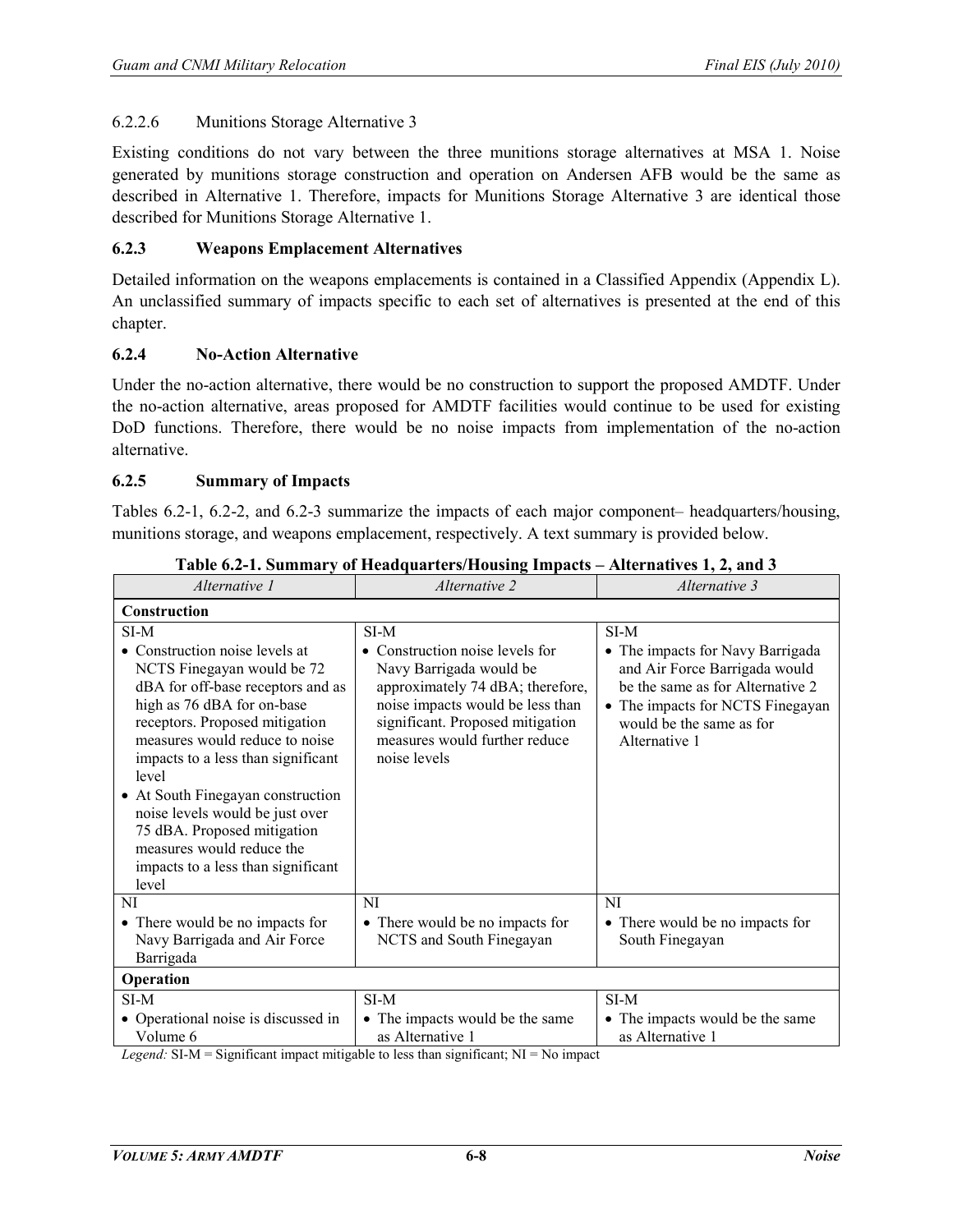| Alternative 1                                                                                                                                                                                                                                                                                                                                                                                                                                          | <i>Alternative 2</i>                                              | Alternative 3                                                     |
|--------------------------------------------------------------------------------------------------------------------------------------------------------------------------------------------------------------------------------------------------------------------------------------------------------------------------------------------------------------------------------------------------------------------------------------------------------|-------------------------------------------------------------------|-------------------------------------------------------------------|
| <b>Construction</b>                                                                                                                                                                                                                                                                                                                                                                                                                                    |                                                                   |                                                                   |
| <b>LSI</b><br>• Construction of the ECMs would<br>be well away from any sensitive<br>receptor, and therefore, would be                                                                                                                                                                                                                                                                                                                                 | <b>LSI</b><br>• The impacts would be the same<br>as Alternative 1 | <b>LSI</b><br>• The impacts would be the same<br>as Alternative 1 |
| less than significant impacts<br>Operation                                                                                                                                                                                                                                                                                                                                                                                                             |                                                                   |                                                                   |
| LSI.                                                                                                                                                                                                                                                                                                                                                                                                                                                   | LSI.                                                              | LSI.                                                              |
| • Operations at the ECMs would<br>be well away from any sensitive<br>receptor, and therefore, would be<br>less than significant impacts<br>$\mathbf{v}$ , $\mathbf{v}$ , $\mathbf{v}$ , $\mathbf{v}$ , $\mathbf{v}$ , $\mathbf{v}$ , $\mathbf{v}$ , $\mathbf{v}$ , $\mathbf{v}$ , $\mathbf{v}$ , $\mathbf{v}$ , $\mathbf{v}$ , $\mathbf{v}$ , $\mathbf{v}$ , $\mathbf{v}$ , $\mathbf{v}$ , $\mathbf{v}$ , $\mathbf{v}$ , $\mathbf{v}$ , $\mathbf{v}$ , | • The impacts would be the same<br>as Alternative 1               | • The impacts would be the same<br>as Alternative 1               |

| Table 6.2-2. Summary of Munitions Storage Impacts - Alternatives 1, 2, and 3 |
|------------------------------------------------------------------------------|
|------------------------------------------------------------------------------|

*Legend:* LSI = Less than significant impact

| Table 6.2-3. Summary of Weapons Emplacements Impacts – Alternatives 1, 2, 3, and 4                                                                                                                                                                                                                                                               |                                                                                 |                                                                      |                                                                      |  |  |
|--------------------------------------------------------------------------------------------------------------------------------------------------------------------------------------------------------------------------------------------------------------------------------------------------------------------------------------------------|---------------------------------------------------------------------------------|----------------------------------------------------------------------|----------------------------------------------------------------------|--|--|
| Alternative 1                                                                                                                                                                                                                                                                                                                                    | Alternative 2                                                                   | Alternative 3                                                        | Alternative 4                                                        |  |  |
| Construction                                                                                                                                                                                                                                                                                                                                     |                                                                                 |                                                                      |                                                                      |  |  |
| <b>LSI</b><br>• There are no sensitive<br>receptors in or near the project<br>location. Construction noise<br>levels would attenuate down<br>to almost ambient levels (71)<br>dBA) at the nearest receptor<br>off Andersen AFB. Therefore<br>the noise impacts would be<br>less than significant                                                 | <b>LSI</b><br>• The impacts would<br>be the same as<br>Alternative 1            | <b>LSI</b><br>• The impacts would<br>be the same as<br>Alternative 1 | LSI.<br>• The impacts would be<br>the same as Alternative<br>1       |  |  |
| Operation                                                                                                                                                                                                                                                                                                                                        |                                                                                 |                                                                      |                                                                      |  |  |
| <b>LSI</b><br>• The primary noise impacts<br>would be traffic noise from<br>increased vehicle trips and<br>temporary intermittent<br>generator use, creating noise<br>levels of approximately 81<br>dBA at a distance of 50 ft (15)<br>m) from the source. The<br>impacts of these operational<br>noise levels would be less<br>than significant | <b>LSI</b><br>The impacts would<br>$\bullet$<br>be the same as<br>Alternative 1 | <b>LSI</b><br>• The impacts would<br>be the same as<br>Alternative 1 | <b>LSI</b><br>• The impacts would be<br>the same as Alternative<br>1 |  |  |

*Legend:* LSI = Less than significant impact

Noise impacts associated with the proposed Army AMDTF action would be primarily due to construction activities. Noise impacts from operations would be similar to traffic noise. These impacts would be localized around NCTS Finegayan, South Finegayan, Navy Barrigada, and Air Force Barrigada depending upon the alternative selected. Although the noise impacts would be limited to the construction period and would cease once construction has been completed, noise levels could exceed acceptable USEPA standards. These levels would be reduced to less than significant levels through implementation